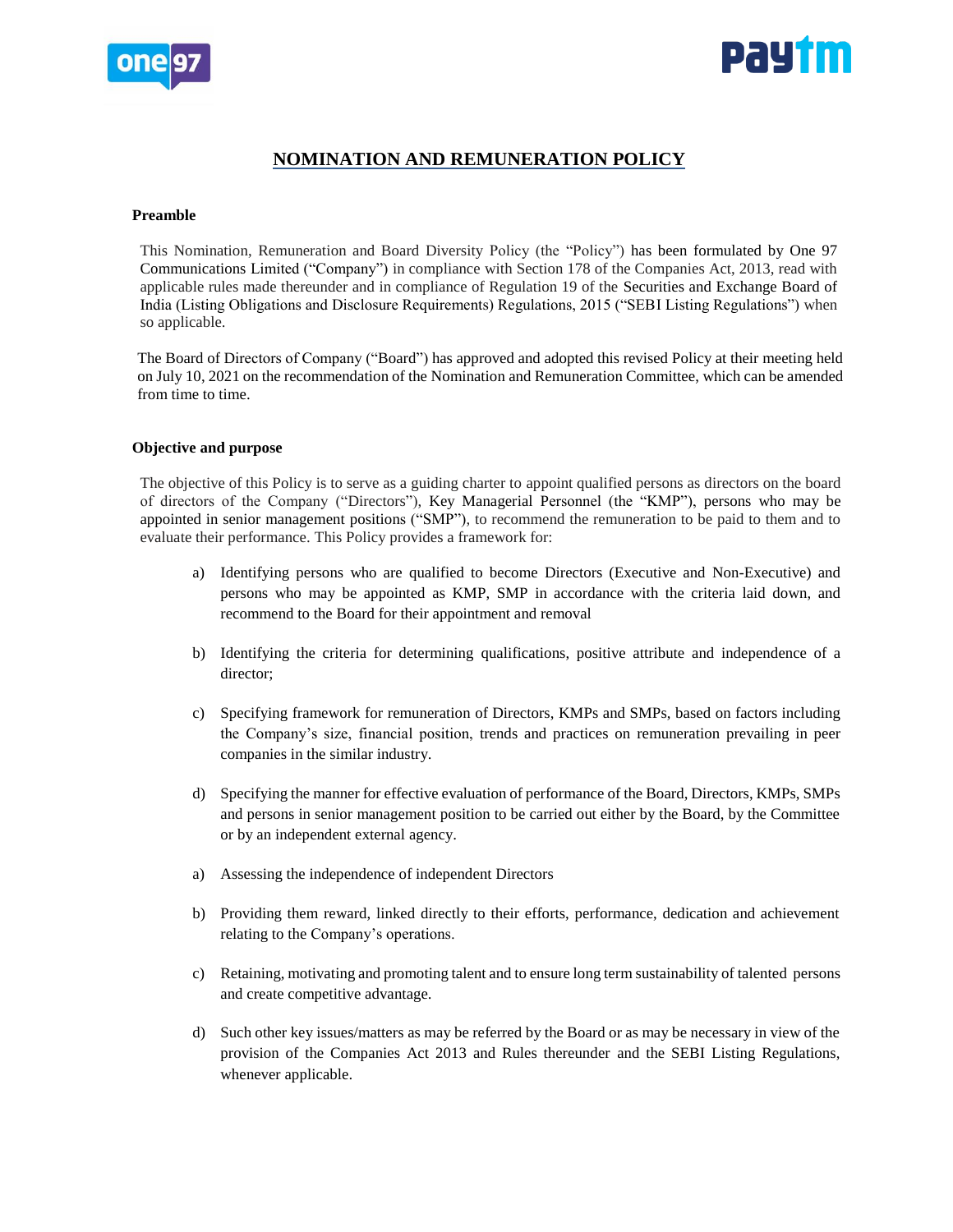



## **Scope of the Policy**

The policy shall be applicable to the following in the Company:

- e) Directors
- f) KMPs
- g) SMPs

"Key Managerial Personnel (KMP)" means Key Managerial Personnel as defined under sub-section (51) of Section 2 of the Companies Act, 2013 as under:

- (i) the Chief Executive Officer or the Managing Director or the Manager;
- (ii) the Company Secretary;
- (iii) the Whole-time Director;
- (iv) the Chief Financial Officer;
- (v) such other officer, not more than one level below the Directors who are in whole-time employment, designated as key managerial personnel by the Board; and
- (vi) such other officer as may be prescribed.

"Senior Management Personnel (SMP)/Senior Officials" means personnel of the Company who are members of its core management team excluding Board of Directors, comprising all members of management one level below the Executive Directors/CEO/Whole Time Director including the Functional Heads.

Words and expressions not defined in this policy shall have the same meaning as contained in the Act and the Listing Regulations.

# **Constitution of the Nomination and Remuneration Committee ("NRC" or "Committee")**

The NRC means a Committee of Directors constituted under Section 178 of Companies Act, 2013, read with rules made thereunder.

- i. The Board shall determine the membership of the Committee.
- ii. The Committee shall comprise of at least three members, all of whom shall be Non-Executive Directors, and at least fifty percent of whom shall be Independent Directors.
- iii. One of the Independent Non-Executive Director shall be designated by the Board to serve as the Committee's Chairman. Provided that the Chairperson of the listed entity, whether Executive or Non-Executive, may be appointed as a member of the Committee and shall not chair the Committee.

# **Letter of appointment**

Letter of appointment shall be issued by the Company to each Director, KMP and SMP based on the recommendations of the NRC on the basis of the guidelines for the same under the Companies Act, 2013 and this Policy and shall be accepted and signed by the concerned person.

# **Appointment criteria and qualifications**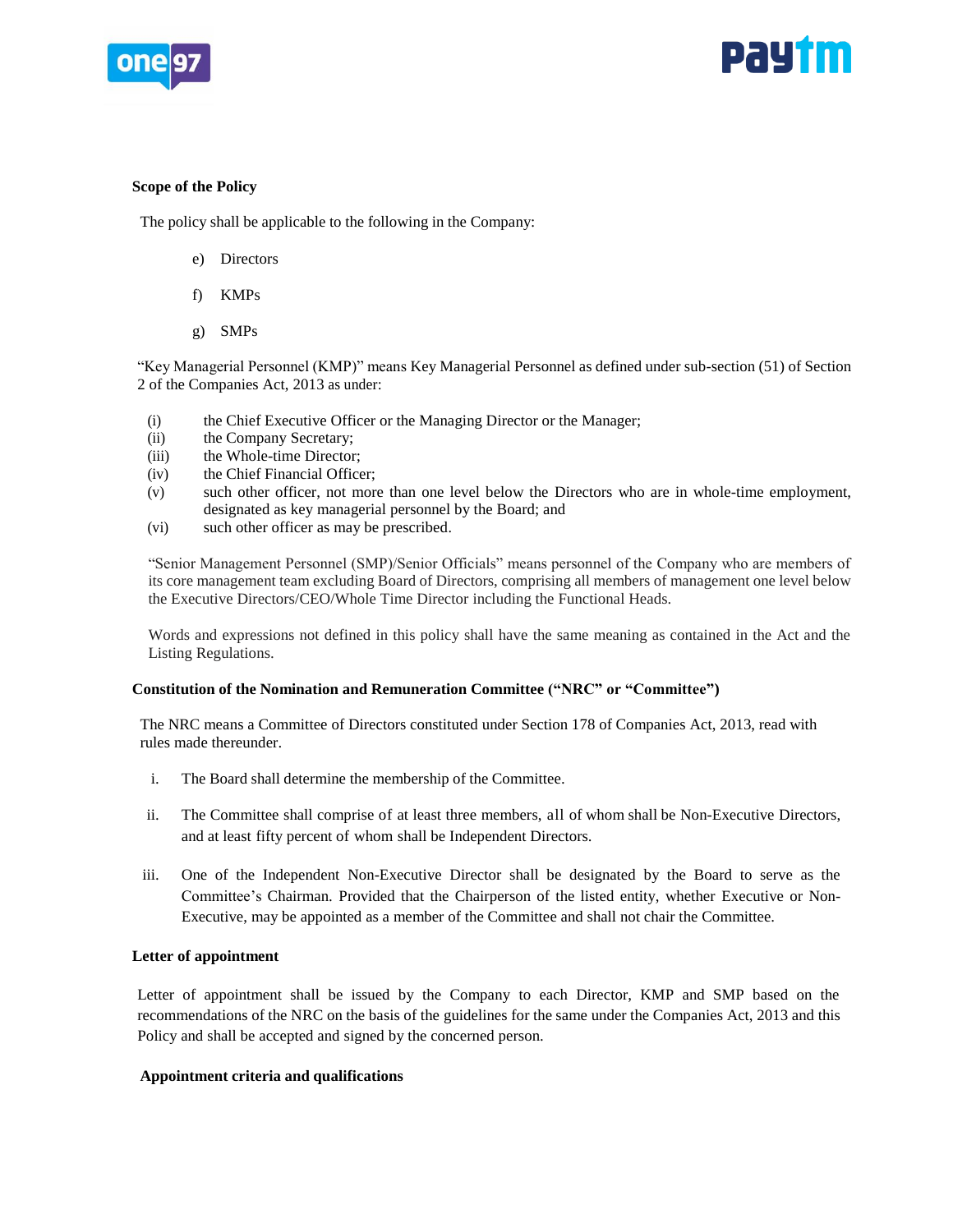



The Board shall have an optimum combination of executive, non-executive and independent directors in accordance with requirements of the Articles of Association of the Company, the Companies Act, 2013, Listing Agreement and the statutory, regulatory and contractual obligations of the Company.

## **General Criteria**

- a. The Committee shall be responsible for identifying suitable candidate for appointment/ reappointment as Director of the Company. While evaluating a person for appointment/re appointment as Director, The Committee shall consider and evaluate number of factors including but not limited to background, knowledge, skills, abilities (ability to exercise sound judgement) professional and personal accomplishment, age, experience of industry and such other factors that the committee might consider relevant and applicable from time to time towards achieving a diverse Board.
- b. The proposed candidate shall possess appropriate expertise, experience and knowledge in one or more fields of technology, finance, law, management, sales, marketing, administration, corporate governance or such other areas related to the Company's business as determined by the NRC.
- c. During the term of the office, every director shall
	- i. uphold ethical standards of integrity and probity;
	- ii. act objectively and constructively;
	- iii. exercise responsibilities in a bona-fide manner in the interest of the Company;
	- iv. shall be free from any disqualifications as stipulated under the Act as well as the Listing Regulations;
- d. The Company shall not appoint or continue the employment of any person as whole time director who has attained the age of seventy years. Provided that the term of the person holding this position may be extended beyond the age of seventy years with the approval of shareholders by passing a special resolution based on the explanatory statement annexed to the notice for such motion indicating the justification for extension of appointment beyond seventy years.
- e. The Committee shall ensure that an appropriate induction and training and familiarization program is in place for new Directors, KMPs and SMPs after their appointment.
- f. The Committee shall make recommendations to the Board concerning any matters relating to the continuation in office of any Director at any time including the suspension or termination of service of an Executive Director as an employee of the Company subject to the provision of the law and their service contract.
- g. The Committee shall recommend any necessary changes to the Board.

#### **Appointment of Independent Directors**

While evaluating a person for appointment / re-appointment as an Independent Director, the Committee shall ensure that the proposed candidate satisfies the following additional criteria:

Meet the baseline definition and criteria of "independence" as set out in section 149 of the Act, the Listing Regulations and other applicable laws.

o Should not hold any Board / employment position with a competitor in the geographies where the Company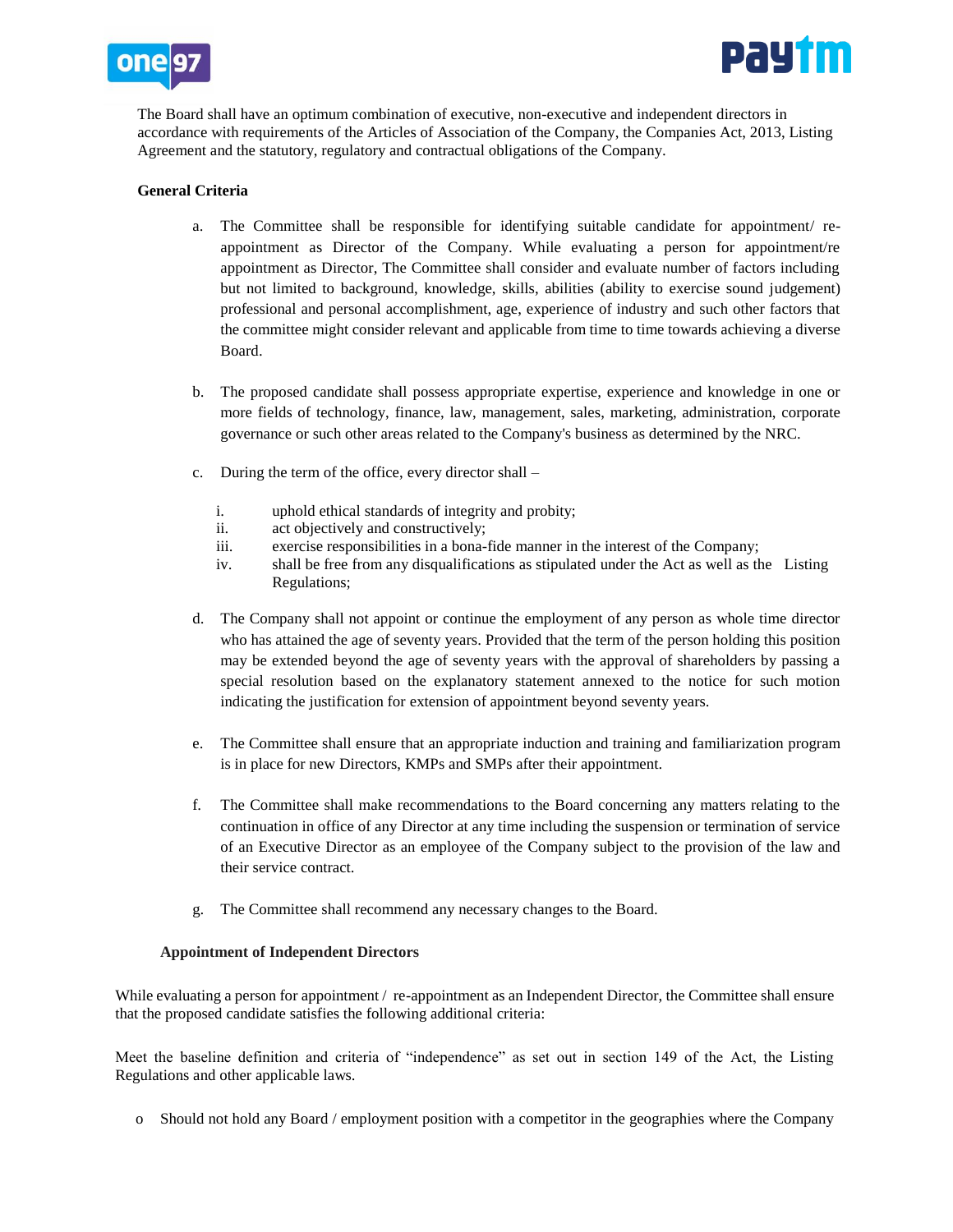



is operating. However, the Board may in special circumstances waive this requirement.

- o Has attained minimum age of 25 years and is not older than 70 years.
- o Does not hold independent directorship in more than six listed entities.
- o Does not hold directorship in more than three listed entities if serving as a whole time director in any listed entity.

Independence of Directors is decided on the basis of criteria provided under the relevant provisions of the Companies Act, 2013, read with rules made thereunder, and any modification/amendments done from time to time and as envisaged under SEBI Listing Regulations. A declaration of independence is taken from the Independent Directors at the first meeting of the Board in which he participates as a director and thereafter at the first meeting of the Board in every financial year or whenever there is any change in the circumstances which may affect his status as an Independent Director. An Independent Director shall be under the obligation to inform the Board of Directors of any change in circumstances which may affect his/her independence.

The re-appointment / extension of term of the Director shall be on the basis of their performance evaluation report.

#### **Appointment of Managing Director/Whole-time Director**

 The Board based on the recommendation of the NRC shall be responsible for identifying suitable candidate for the position of Chairman, Managing Director/Whole-time Director.

The terms and conditions of the appointment shall be in accordance with the provisions of Applicable Law.

#### **Policy objectives**

In discharging its responsibilities, the Committee shall have regard to the following policy objectives:

- i) To ensure the Company's remuneration structures are equitable and aligned with the long-term interests of the Company and its shareholders;
- ii) To attract and retain and motivate competent individuals;
- iii) To plan short and long-term incentives to retain talent;
- iv) To ensure that any severance benefits are justified.
- v) To ensure that the Directors, KMPs are SMPs is based and determined on the basis of individual's responsibilities and performance and in accordance with the limits as prescribed statutorily, if any, including that the remuneration to be paid to the Managing Director ("MD") and/or Whole-Time Director shall be in accordance with the percentage/ slabs/ conditions laid down in the Articles of Association of the Company and as per the provisions of the Companies Act, 2013 and the rules made there under.
- vi) To ensure that individual remuneration packages for Directors, KMPs, SMPs are determined after taking into account relevant factors, including but not limited to:
	- Qualification and experience
	- Level of engagement in the affairs of the Company,
	- Market conditions,
	- Financial and commercial health of the Company,
	- Practice being followed in comparable companies,
	- Prevailing laws and government/other guidelines.
- vii) The remuneration / compensation / commission etc. to the whole-time Director, KMP, SMP and other employees will be determined by the Committee and recommended to the Board for approval.
- viii) Increments to the existing remuneration / compensation structure of the SMPs and other employees including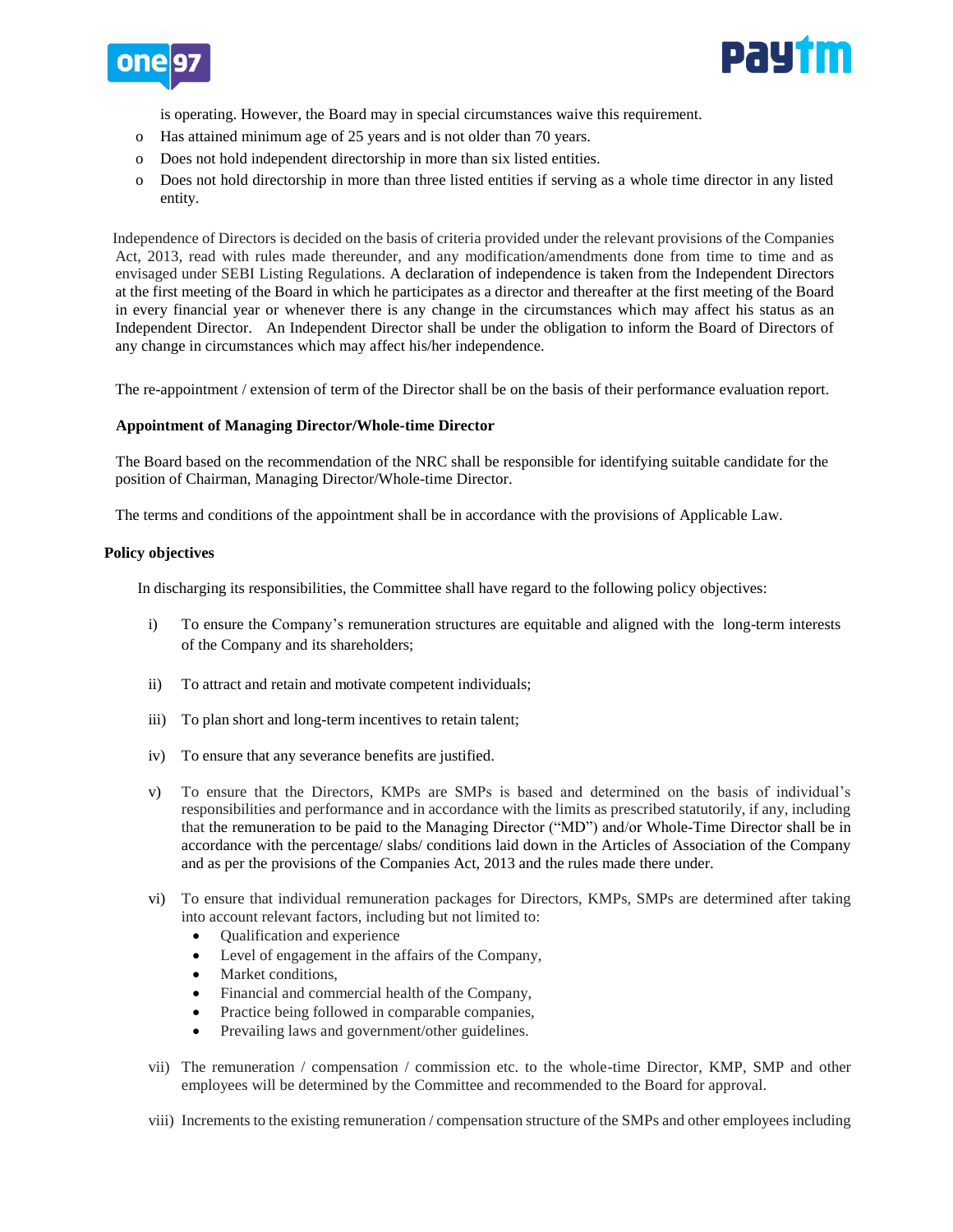



the Functional Heads will be jointly decided by the Chairman and MD and Head- Human resources.

#### **Remuneration Structure**

The remuneration structure would normally depend upon the roles and responsibilities as well as the prevailing market practices. In normal circumstances, the remuneration of an individual shall be divided between fixed and variable components as required under the provisions of the Companies Act, 2013 and as envisaged in SEBI Listing Regulations

- i) Base Compensation (fixed salaries): This component of salary is competitive and reflective of the individual's role, responsibility and experience in relation to performance of day -to-day activities, usually reviewed on an annual basis. The base Compensation includes salary, allowances and other statutory/nonstatutory benefits which are normal part of remuneration package in line with market practices.
- ii) Variable salary: A relevant part of remuneration is payable as variable salary linked to corporate and individual performance, fulfilment of specified improvement targets or the attainment of certain financial or other objectives set in this regard.
- iii) Any other component/benefits as may be recommended by the management and approved by the NRC.
- iv) Stock Options in accordance applicable laws.

#### **Remuneration to Whole-time/ Managing Director, KMP and SMP:**

- i)**Fixed pay**  The MD and/or Whole-time Director, KMP and SMP shall be eligible for a monthly remuneration as may be approved by the Board on the recommendation of the Committee and the shareholders, wherever applicable. The breakup of the pay scale and quantum of perquisites including, employer's contribution towards provident fund, pension scheme, medical expenses, club fees and other perquisites shall be decided and approved by the Board on the recommendation of the Committee.
- ii) **Minimum Remuneration**  If in any financial year, the Company has no profits or its profits are inadequate, it shall pay remuneration to its MD and/or Whole-time Director in accordance with the provisions of Schedule V of the Companies Act, 2013 and if the Company is not able to comply with such provisions, previous approval of the Central Government shall be required to be obtained.

#### **Remuneration to Non-Executive / Independent Director:**

- i) Remuneration The remuneration / commission shall be fixed as per the slabs and conditions mentioned in the Articles of Association of the Company and with the provisions of Companies Act, 2013 along with the rules made there under.
- ii) Sitting Fees The non- executive/ independent Director may receive remuneration by way of fees for attending meetings of Board or committees of the Board to which they are appointed from time to time thereof. Provided that the amount of such fees shall not exceed the limits prescribed under Companies Act, 2013.

Due to reasons for any disqualification mentioned in the Companies Act, 2013 and rules made there under or under any other applicable law, the Committee may recommend to the Board with reasons recorded in writing, removal of a Director, KMP, SMP or other person in senior management position, subject to the provisions and compliance of the Companies Act, 2013 and other applicable law.

#### **Retirement**

The Director, KMP and SMP shall retire as per the applicable provisions of the Companies Act, 2013 along with